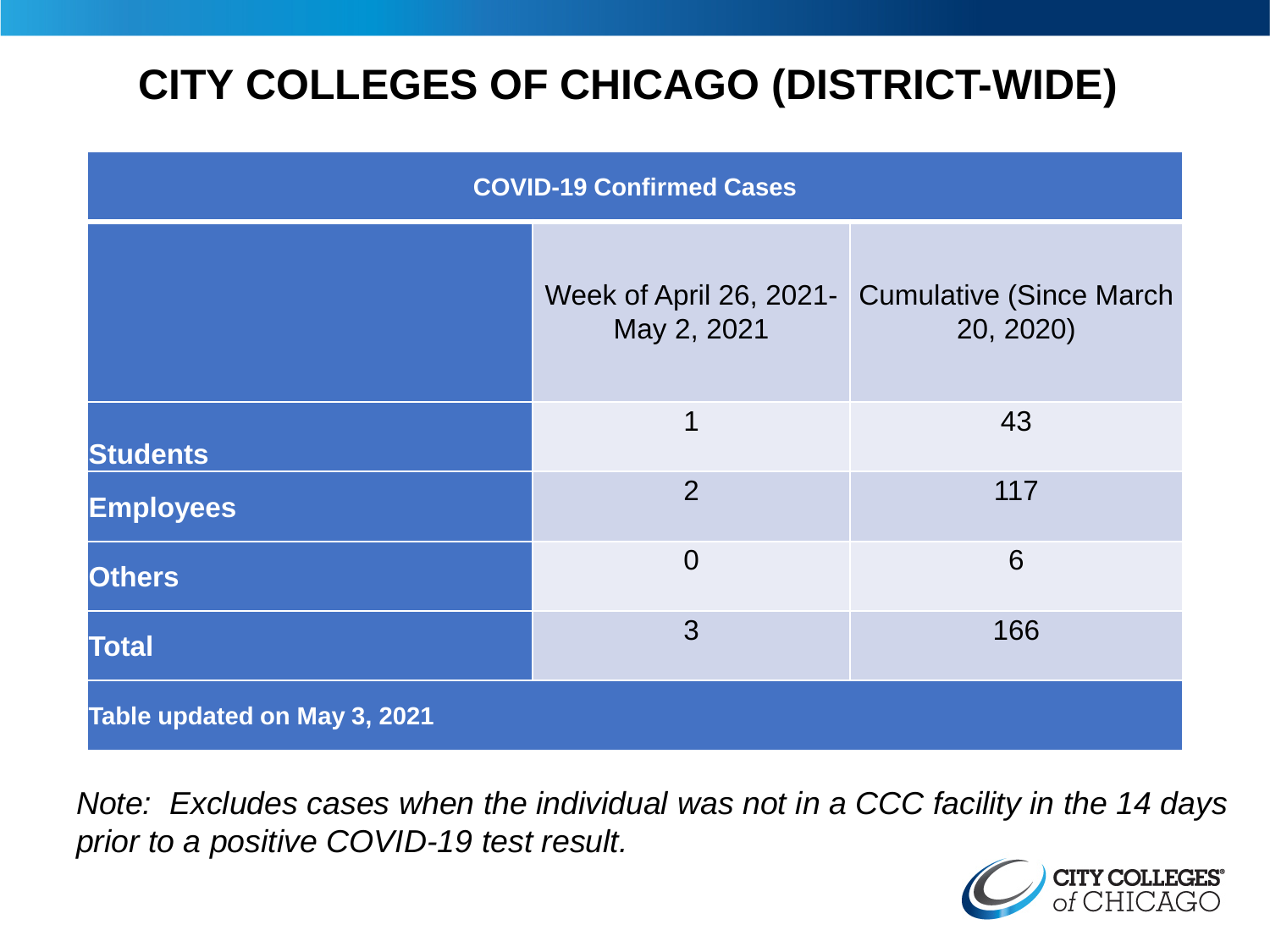# **DALEY COLLEGE**

| <b>COVID-19 Confirmed Cases</b> |                                        |                                              |
|---------------------------------|----------------------------------------|----------------------------------------------|
|                                 | Week of April 26, 2021-<br>May 2, 2021 | <b>Cumulative (Since March)</b><br>20, 2020) |
| <b>Students</b>                 | $\overline{0}$                         | $\overline{0}$                               |
| <b>Employees</b>                | $\overline{0}$                         | 15                                           |
| <b>Others</b>                   | $\overline{0}$                         | $\overline{0}$                               |
| <b>Total</b>                    | $\overline{0}$                         | 15                                           |
| Table updated on May 3, 2021    |                                        |                                              |

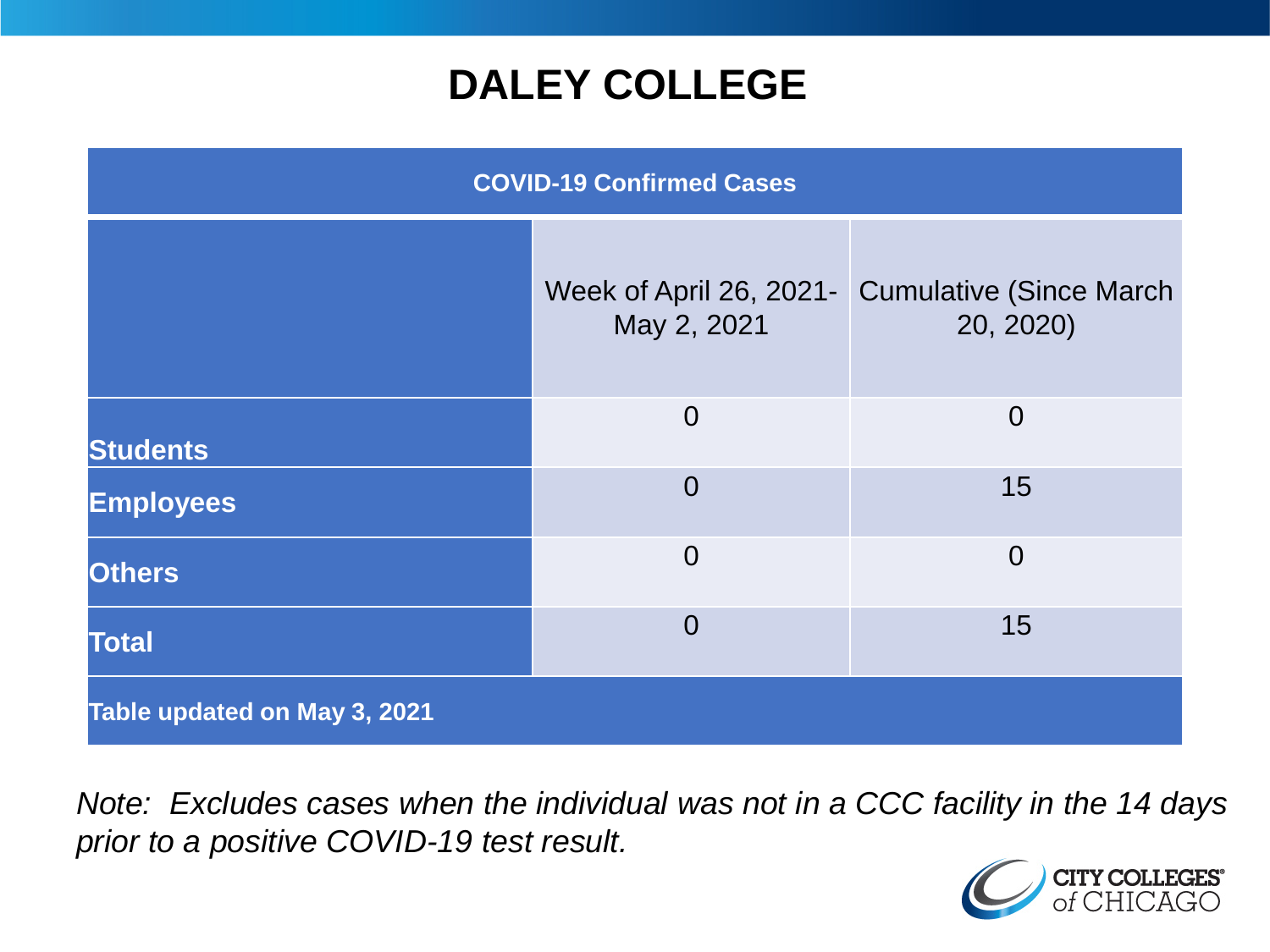# **HAROLD WASHINGTON COLLEGE**

| <b>COVID-19 Confirmed Cases</b> |                                        |                                              |
|---------------------------------|----------------------------------------|----------------------------------------------|
|                                 | Week of April 26, 2021-<br>May 2, 2021 | <b>Cumulative (Since March)</b><br>20, 2020) |
| <b>Students</b>                 | $\overline{0}$                         | 8                                            |
| <b>Employees</b>                | 1                                      | 11                                           |
| <b>Others</b>                   | $\overline{0}$                         | 2                                            |
| <b>Total</b>                    | 1                                      | 21                                           |
| Table updated on May 3, 2021    |                                        |                                              |

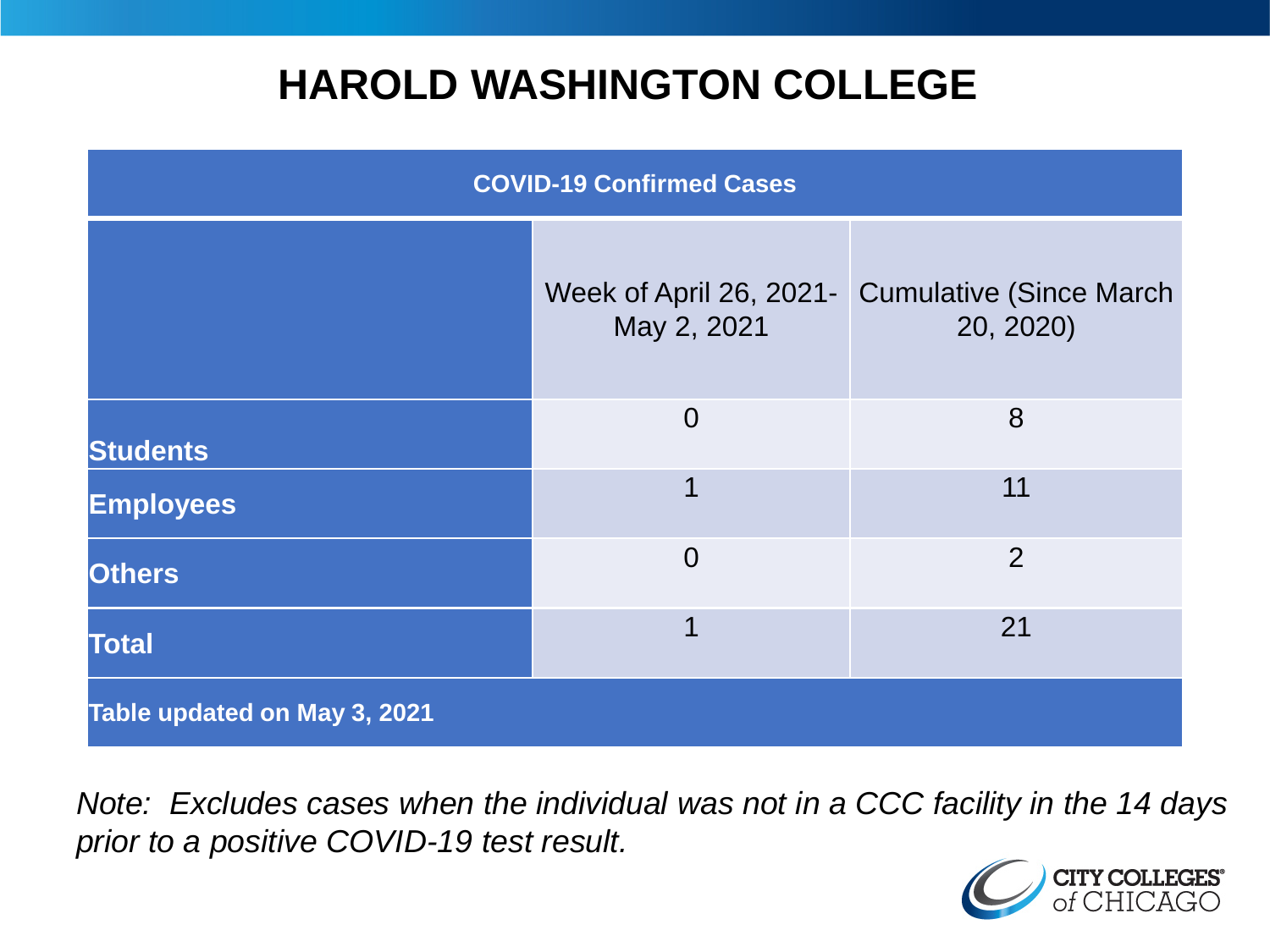# **KENNEDY-KING COLLEGE**

| <b>COVID-19 Confirmed Cases</b> |                                        |                                              |
|---------------------------------|----------------------------------------|----------------------------------------------|
|                                 | Week of April 26, 2021-<br>May 2, 2021 | <b>Cumulative (Since March)</b><br>20, 2020) |
| <b>Students</b>                 | $\overline{0}$                         | $\overline{7}$                               |
| <b>Employees</b>                | $\overline{0}$                         | 16                                           |
| <b>Others</b>                   | $\overline{0}$                         | 1                                            |
| <b>Total</b>                    | $\overline{0}$                         | 24                                           |
| Table updated on May 3, 2021    |                                        |                                              |

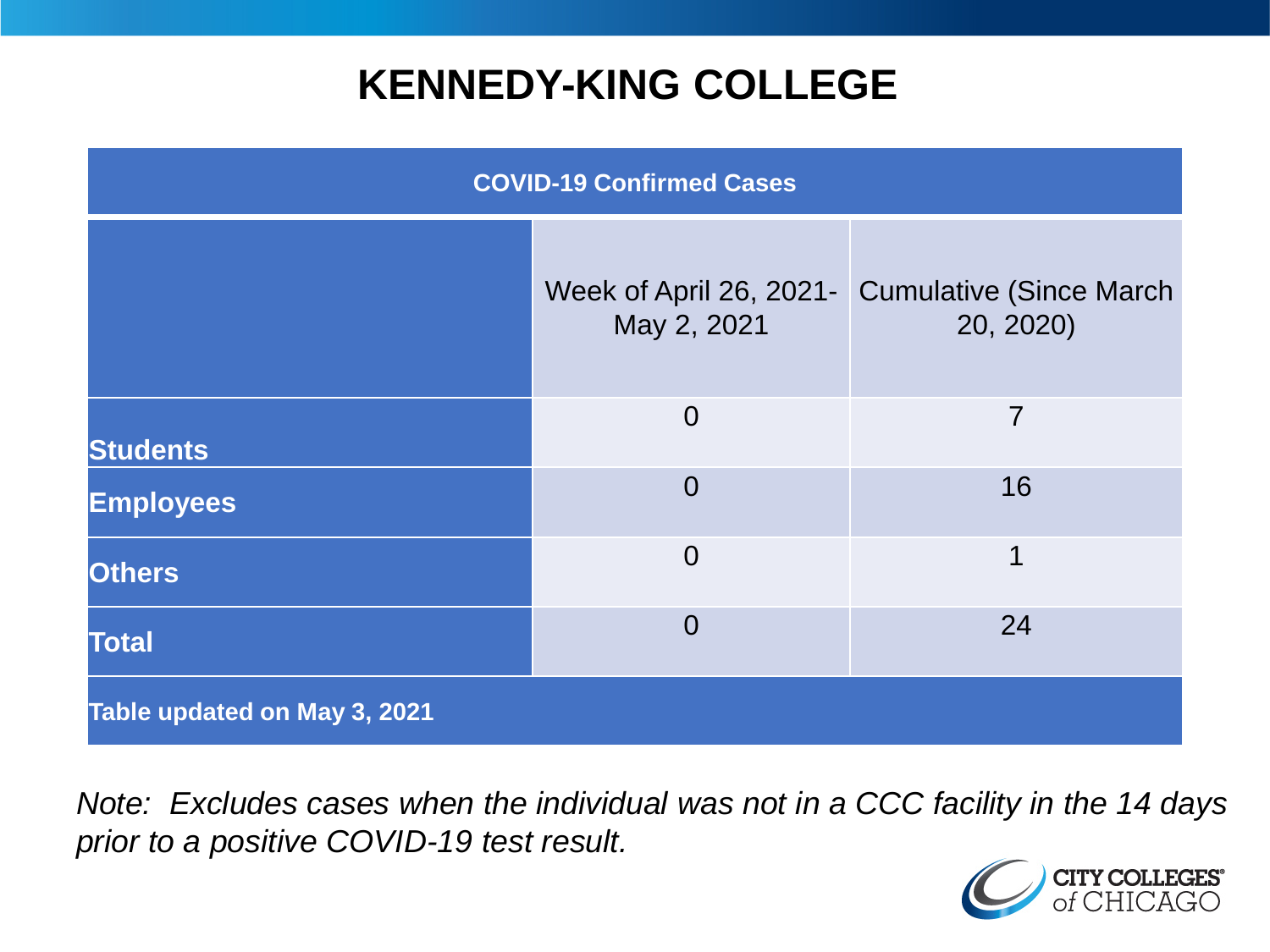# **MALCOLM X COLLEGE**

| <b>COVID-19 Confirmed Cases</b> |                                        |                                              |
|---------------------------------|----------------------------------------|----------------------------------------------|
|                                 | Week of April 26, 2021-<br>May 2, 2021 | <b>Cumulative (Since March)</b><br>20, 2020) |
| <b>Students</b>                 | $\overline{0}$                         | 20                                           |
| <b>Employees</b>                | $\overline{0}$                         | 24                                           |
| <b>Others</b>                   | $\overline{0}$                         | 1                                            |
| <b>Total</b>                    | $\overline{0}$                         | 45                                           |
| Table updated on May 3, 2021    |                                        |                                              |

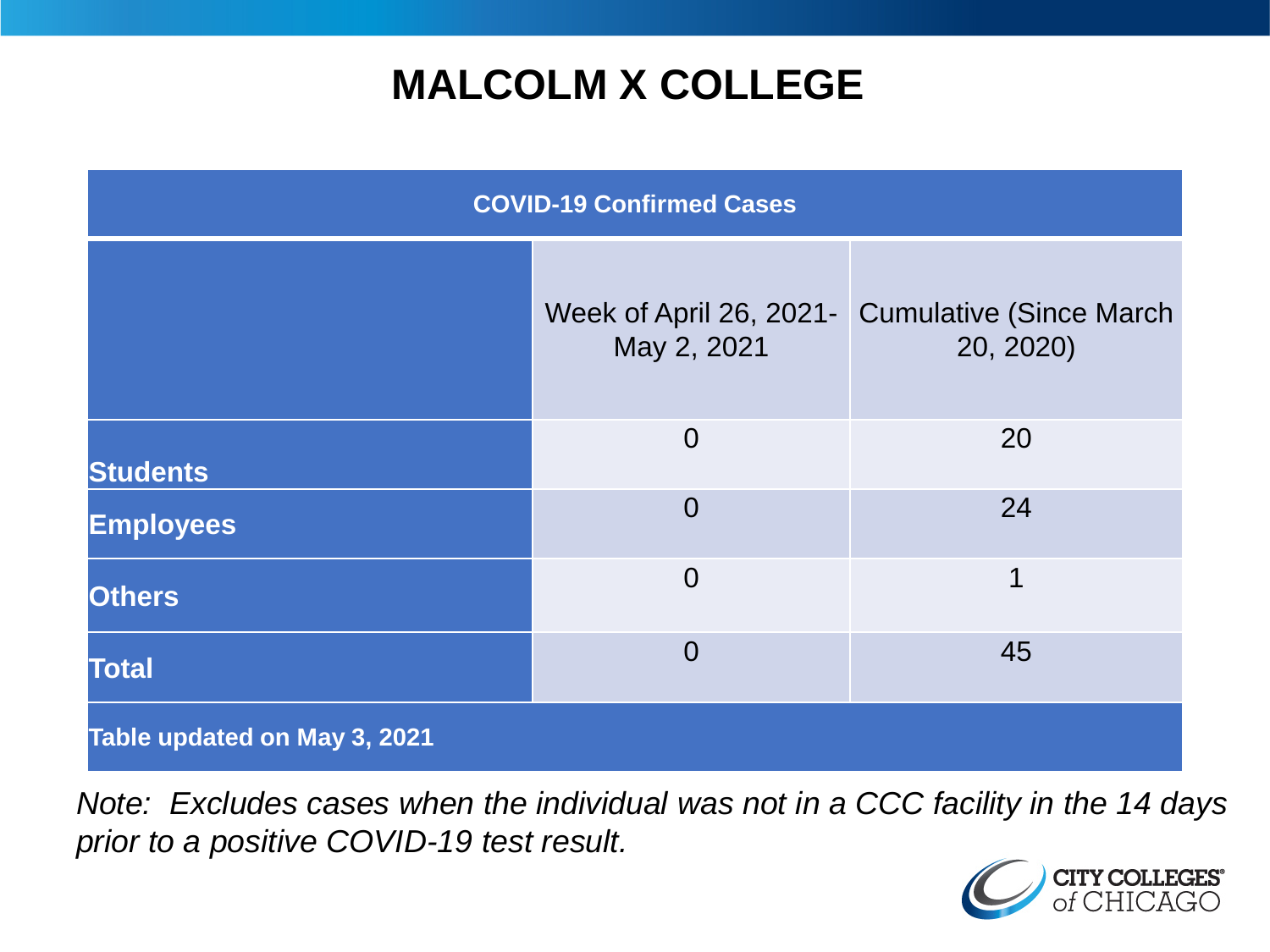# **OLIVE-HARVEY COLLEGE**

| <b>COVID-19 Confirmed Cases</b> |                                        |                                              |
|---------------------------------|----------------------------------------|----------------------------------------------|
|                                 | Week of April 26, 2021-<br>May 2, 2021 | <b>Cumulative (Since March)</b><br>20, 2020) |
| <b>Students</b>                 | $\overline{0}$                         | 2                                            |
| <b>Employees</b>                | 1                                      | 20                                           |
| <b>Others</b>                   | $\overline{0}$                         | $\overline{0}$                               |
| <b>Total</b>                    | 1                                      | 22                                           |
| Table updated on May 3, 2021    |                                        |                                              |

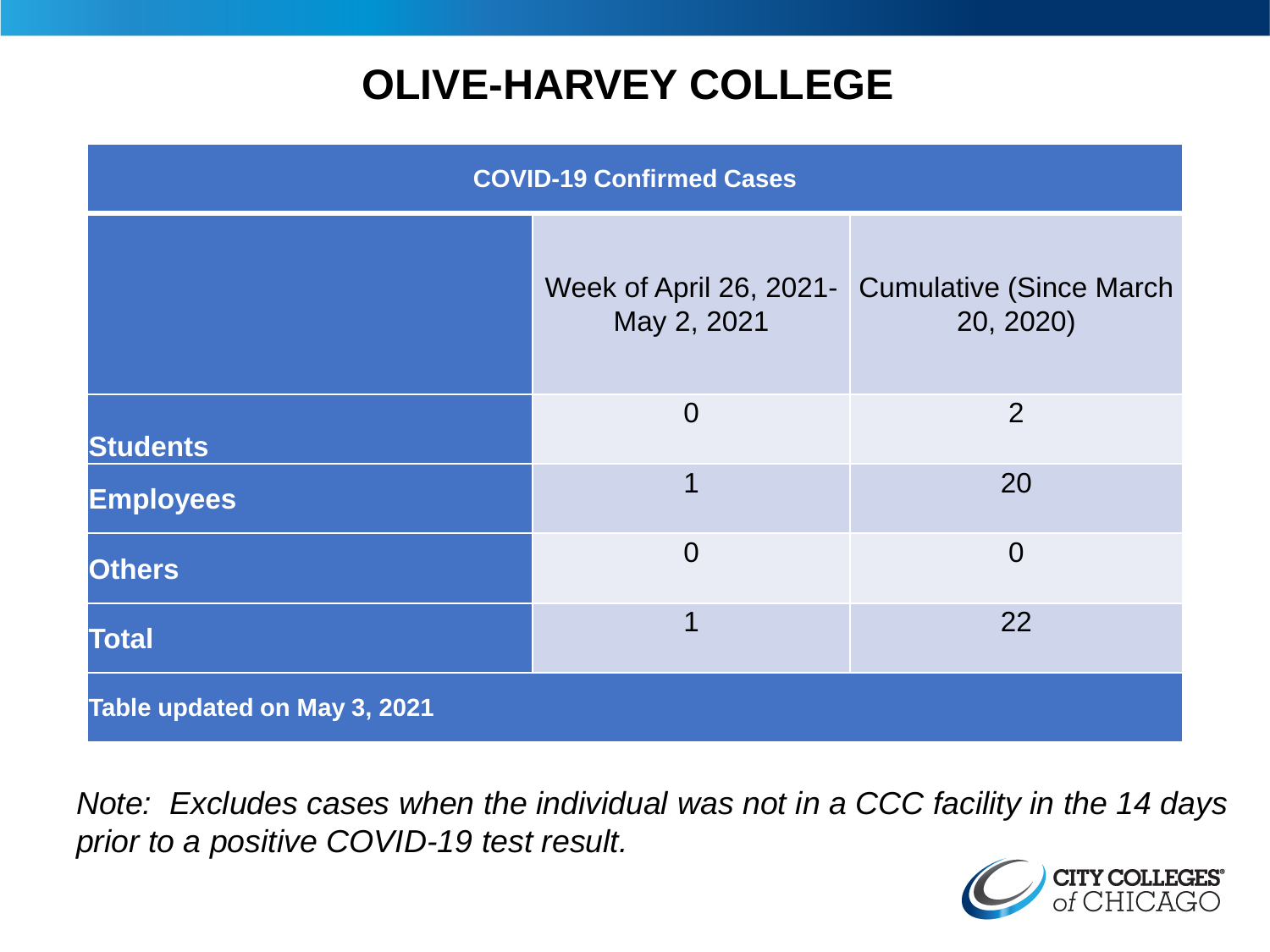# **TRUMAN COLLEGE**

| <b>COVID-19 Confirmed Cases</b> |                |                                                               |
|---------------------------------|----------------|---------------------------------------------------------------|
|                                 | May 2, 2021    | Week of April 26, 2021 - Cumulative (Since March<br>20, 2020) |
| <b>Students</b>                 | 1              | 5                                                             |
| <b>Employees</b>                | $\overline{0}$ | 18                                                            |
| <b>Others</b>                   | $\overline{0}$ | $\overline{0}$                                                |
| <b>Total</b>                    | 1              | 23                                                            |
| Table updated on May 3, 2021    |                |                                                               |

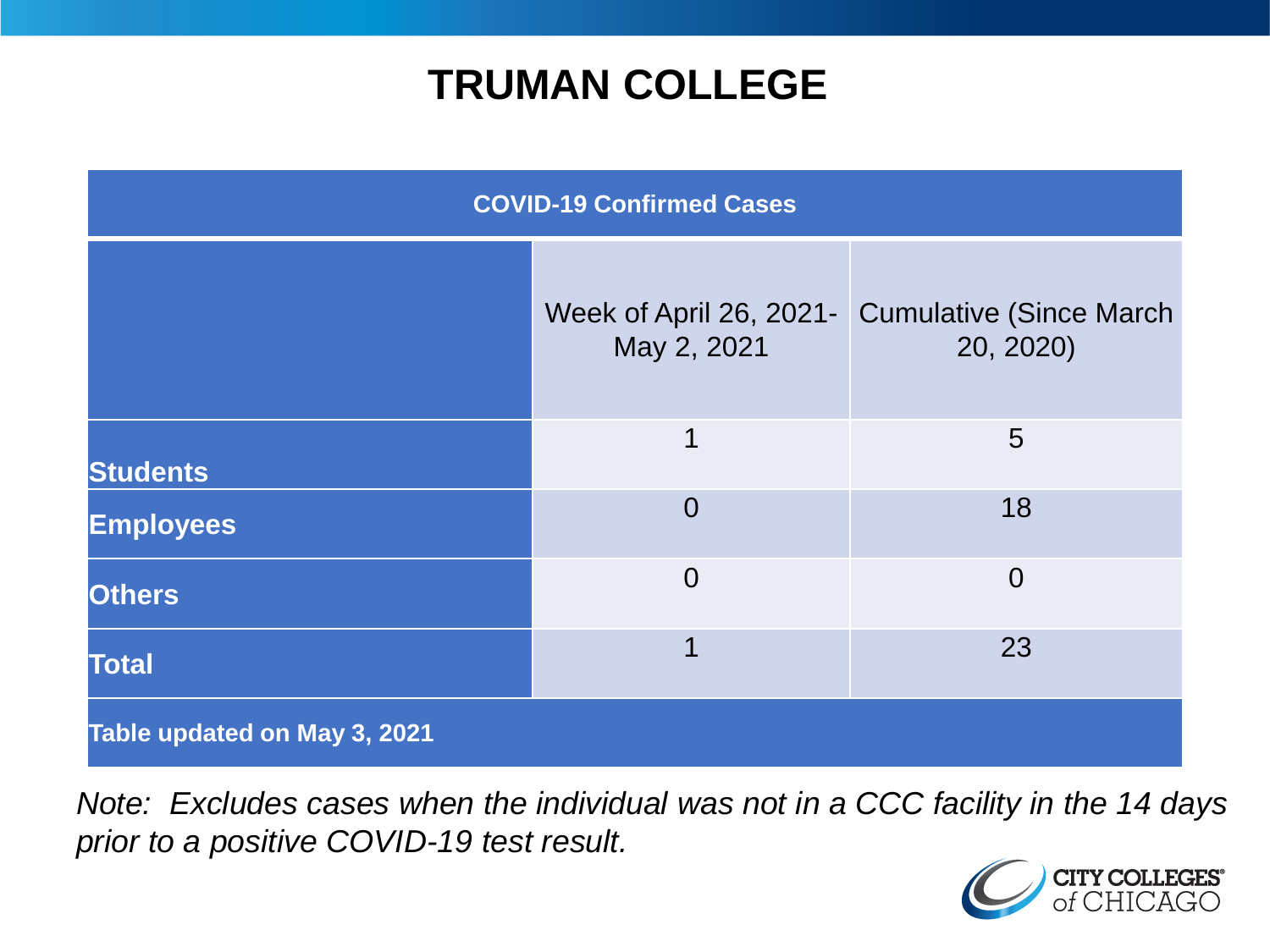# **WRIGHT COLLEGE**

| <b>COVID-19 Confirmed Cases</b> |                |                                                              |
|---------------------------------|----------------|--------------------------------------------------------------|
|                                 | May 2, 2021    | Week of April 26, 2021- Cumulative (Since March<br>20, 2020) |
| <b>Students</b>                 | $\overline{0}$ | 1                                                            |
| <b>Employees</b>                | $\overline{0}$ | 13                                                           |
| <b>Others</b>                   | $\overline{0}$ | $\overline{0}$                                               |
| <b>Total</b>                    | $\overline{0}$ | 14                                                           |
| Table updated on May 3, 2021    |                |                                                              |